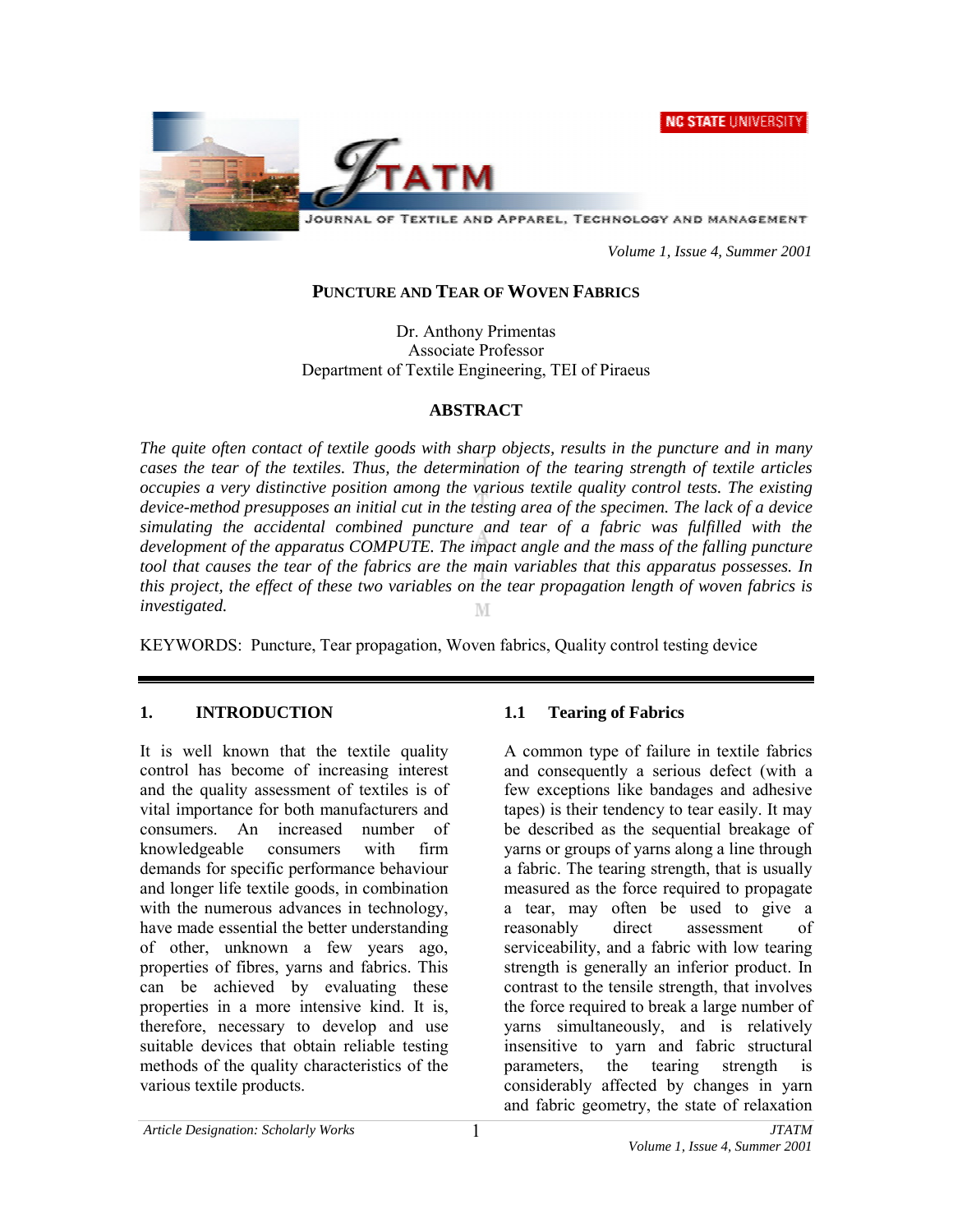of the fibres and their frictional characteristics [1].

The ISO standard 4674 [2] specifies three methods used for the measurement of tearing strength. These methods, applicable mainly to coated fabrics are: the test using three-tongued test piece, the test using trouser-shaped test piece (well known in the USA as a "tongue tear"), and the tear with falling pendulum. In the "tongue tear", an initial longitudinal cut is made part way down the centre of a strip and then the two "tails" thus formed are pulled apart, so that a tear proceeds through the uncut portion of the fabric. This test imitates quite closely the type of failure that occurs when one tears a piece of fabric or paper by hand.

A well-known fabric-tearing tester is the ballistic instrument Elmendorf (falling pendulum) that is based on the tear propagation of a specimen that was initially cut [3]. The recently developed Elmatear [4] device automatically calculates the tearing strength of the fabrics and presents the results in grams (g) or Newton (N). Its advantage is the operator's safety that is assured with the special mechanism of pendulum release.

# **1.2 Puncture and Tear Testing**

A frequent phenomenon that occurs during the use of the garments by the wearers is the accidental contact with sharp edged objects. Normally the wearer having had no clear sense of the incident, i.e., the catch of his garment by such an object, applies more power to be released. This action causes the sharp edged object to penetrate into the garment causing puncture and consequently tear of it.

For the determination of puncture and tear resistance of flat flexible materials, the only existing method is the ASTM D-2582. This method however has been designed for thin plastic sheeting and therefore it is not suitable for the complex variety of materials

used in clothing and especially the protective ones.

Due to the lack of suitable specific test methods, simulating the combined dynamic actions of puncture and tear, the approach of protective clothing standardisation to date was to consider the mechanical actions of puncture and tear separately. This splitting up of mechanical hazards however is artificial and may thus lead to false results and unrealistic specifications of the materials.

The results of a textile literature survey, concerning a special device used for the examination of the fabric resistance to tear with no previous cut made by the operator, were not so encouraging. It is well known that in order tear to occur in a fabric, this has T to start from its edges, unless a sharp edged object punctures the fabric. Therefore, it was A. considered as necessary to develop a new T instrument and a suitable testing method for the determination of the behaviour of M materials in the combined puncture and tear propagation in woven and non-woven fabrics. On this device, materials that are used for the manufacture of casual cloths as well special protective garments could be tested. The testing procedure as well as the principle of the device that is based on the ASTM D-2582 method is a simulation of the real risks and various conditions that garments are exposed.

### **2. COMBINED PUNCTURE AND TEAR APPARATUS (COMPUTE)**

The "COMbined PUncture and TEar" device was developed under the framework of the European funded programme STM (Standard and Testing Measurement) during the years 1998-1999. Researchers from seven (7) European institutions (SATRA - England, CENTEXBEL - Belgium, ITF - France, FIOH - Finland, RICOTEST - Italy, ZS - Germany, ELKEDE - Greece) were collaborated for the development of the device and the testing method.

 $\overline{A}$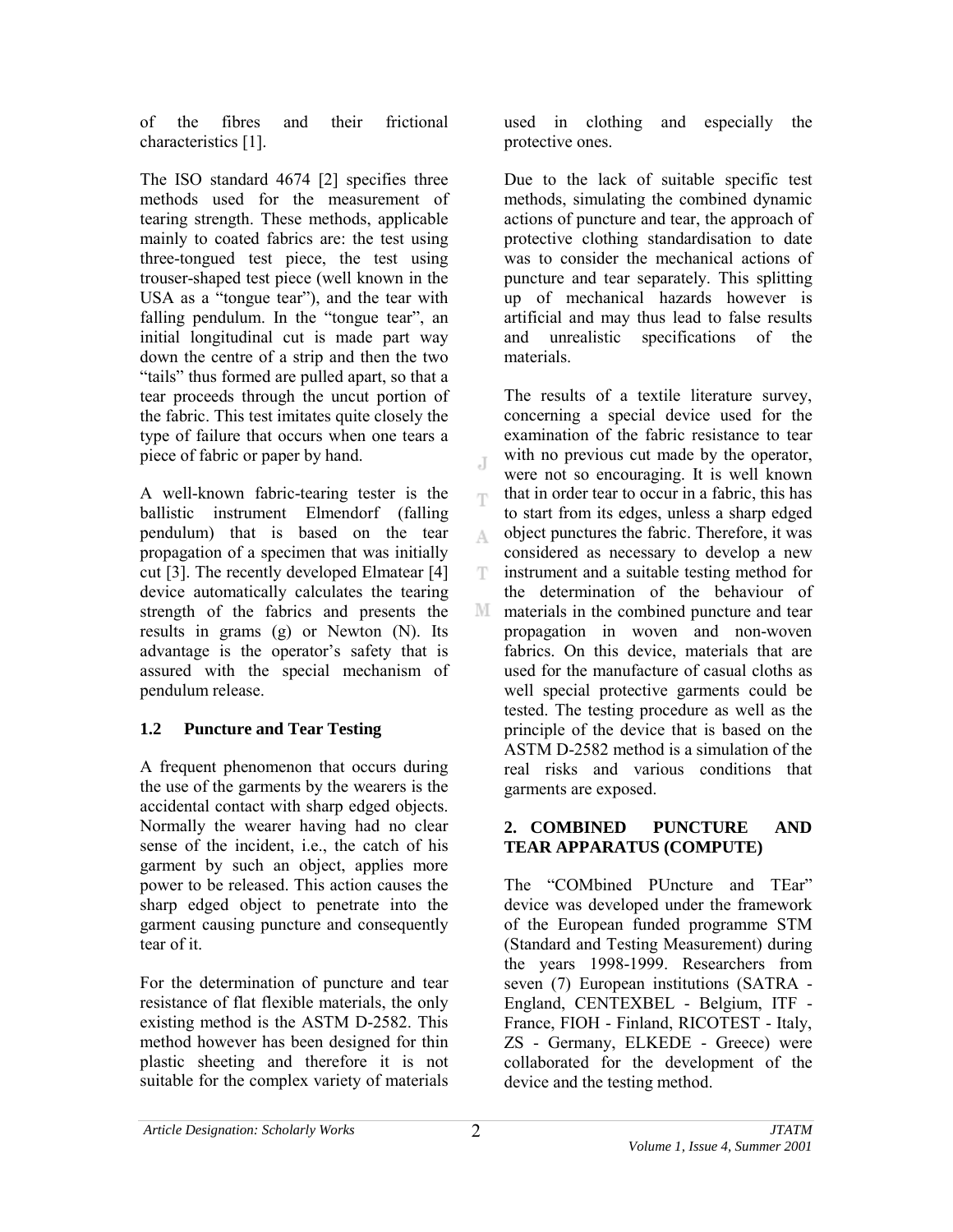### **2.1 Description of the Apparatus**

The apparatus consists of two main parts: the rigid frame (Figure 1) and the frame for holding the fabric specimen (Figure 2).



Figure 1: COMPUTE Apparatus

## 2.1.1 Specimen Holding Frame

The front part of the frame (Figure 2) consists of two plates B, C. The plate C is fixed on the frame whereas the plate B can change angular positions of 15°, 30°, 45°,  $60^{\circ}$ ,  $75^{\circ}$  ("impact angle"). The plate B is in position with the two rods  $(B_1, B_2)$  that



Figure 2: Specimen Holding Frame

passing through holes of the sides A of the A. frame. The specimen is placed on the surfaces of both plates. On the top of the T specimen, two small plates are placed on the upper plate B, whereas another two similar M plates are placed on the lower plate C of the frame. All the plates above and beneath the specimen have special grooves (white arrows) that assist the specimen to be tensioned evenly in both directions (lengthwise and width wise). An opening F on both plates B,C is made for the passage of the dropping edge of the puncture tool.

# 2.1.2 Rigid Frame of the Apparatus

In the front of the rigid frame (Figure 3) there are two cylindrical rods (U), parallel to each other, on which the puncture tool carriage (W) is travelling. Another two rods (T) are located in the front side of the rigid frame. On these rods, two sensors (S) have been placed in a distance of 40 cm apart. The lower sensor is placed very close to the region where the puncture tool comes in contact with the surface of the specimen. On the other rod, a scale has been placed for direct readings (in mm) of the tear length. For easier reading a metallic pointer (P) has been adjusted on the carriage.

J

T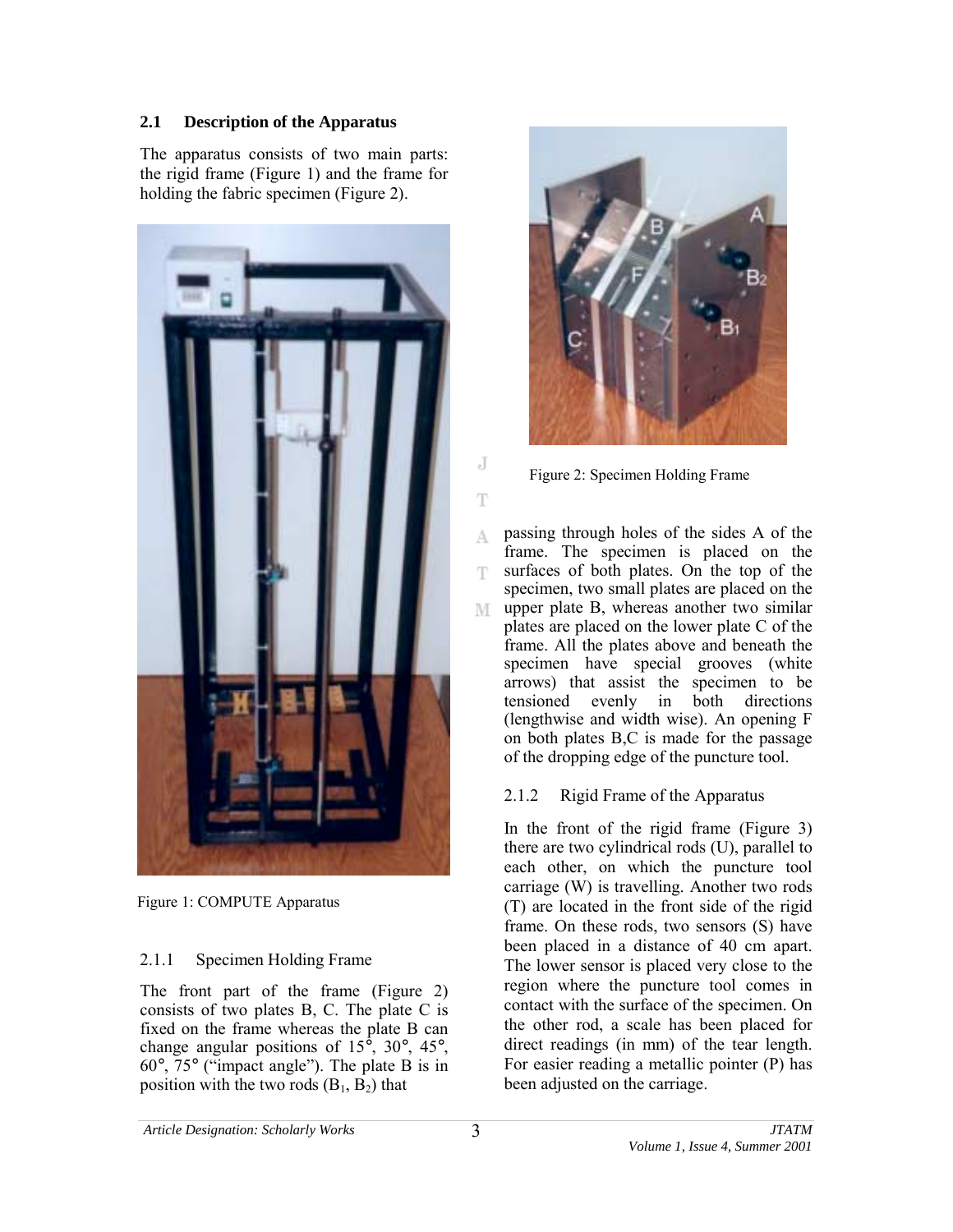The carriage (W) of the puncture tool (Figure 3) is made of light plastic material. There are two holes through which the two cylindrical rods are passing. Thus the loss in energy due to friction of the carriage on the rods is considered as negligible. Beneath the carriage the puncture tool is fixed. The two types of tools, the nail (I) and the knife (II) are shown in Figure 4.



Figure 3: Front of Rigid Frame



Figure 4: Types of Puncture Tool

## 2.1.3 Settings of the apparatus

For technical and practical reasons [5], the dropping velocity of the carriage was set at 3.5 m/sec for a falling height of 62.5 cm.

(Tables I.) The time needed for the dropping carriage to cover the last 40 cm of this height was 0.14 sec.

| Carriage <b>Velocity</b> at the       | $3.50$ m/sec       |  |  |
|---------------------------------------|--------------------|--|--|
| impact                                |                    |  |  |
| Total height of carriage fall         | 62.50 cm           |  |  |
| <b>Time</b> for the last 40 cm of     | $0.14 \text{ sec}$ |  |  |
| height                                |                    |  |  |
| Mass of the falling carriage          | 202.42 g           |  |  |
| with the "knife" puncture tool        |                    |  |  |
| <b>Energy</b> of the falling carriage | 1.25 Joule         |  |  |
| with the "knife" puncture tool        |                    |  |  |

Table I: Settings of Device

### **2.2 Calibration of the Apparatus and Testing Procedure**

Ŧ Before testing it is necessary to calibrate (adjust) the pointer (P) on the right side of A. the carriage (Figure 3) on the scale of the T device. The steps are:

- **M** i. The specimen to be tested is placed on the specimen frame (Figure 5). The frame is placed in its position in the rigid frame of the apparatus.
	- ii. With much care, the carriage (W) is lowered manually up to the point where the sharp edge of the puncture tool comes in contact with the surface of the mounted specimen (A) (Figure 6). Then adjustment of the pointer (B) on the zero (0) indication of the scale (R) of the device takes place. The carriage is returned to the starting position on the top of the rigid frame and secured for the testing.

After its release, the carriage drops and after the instantaneous puncture, it tears the specimen up to a point. The reading of the carriage pointer on the scale is recorded. The tests where either no puncture and tear, or a total tear of the lower part of the fabric specimen occur, are considered invalid. The proper adjustment of the weight placed on the carriage is made and the test is repeated.

J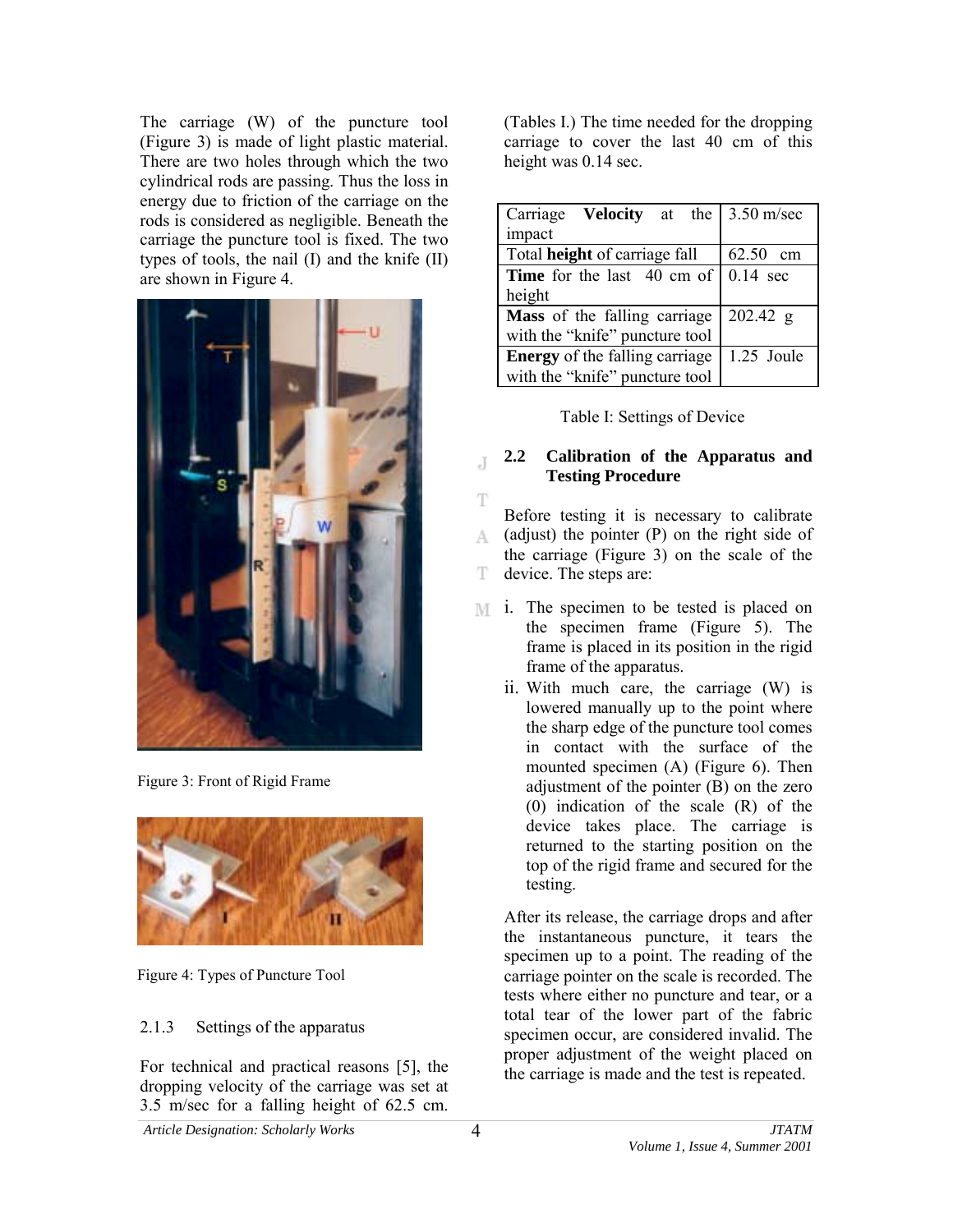

Figure 5: Specimen on Holding Frame



Figure 6: Calibration of the Apparatus

### **2.3 Measuring Technique**

Fabric specimens cut in warp and weft directions generally show **straight** tear whereas specimens cut in a bias direction mainly present a **V-shaped** tear. In the case of a straight tear, the measurement of its length can be obtained directly from the reading of the apparatus scale. In the event of a V-shaped tear, the total tear length is calculated by adding the two straight lengths of its sides [5] measured by a calibrated ruler, after the removal and relaxation for 24 hours of the specimen from its holder (Figure 7).

Nevertheless, the results of preliminary experiments [6] examining various coated J and non-coated woven fabrics showed that there was an error in measuring the straight T. tear length from the scale of the instrument. Following the tear of the specimens, the A. puncture tool, by pushing down the fabric in T the lowest part of the tear due to its carriage weight, was responsible for an increase of М the tear length, resulting in wrong readings. Therefore it was considered as necessary to measure the straight tear length by a calibrated ruler, after the removal and relaxation of the specimen for 24 hours.



Figure 7: Methods of Tear Length Measurement and a V-shaped Torn Fabric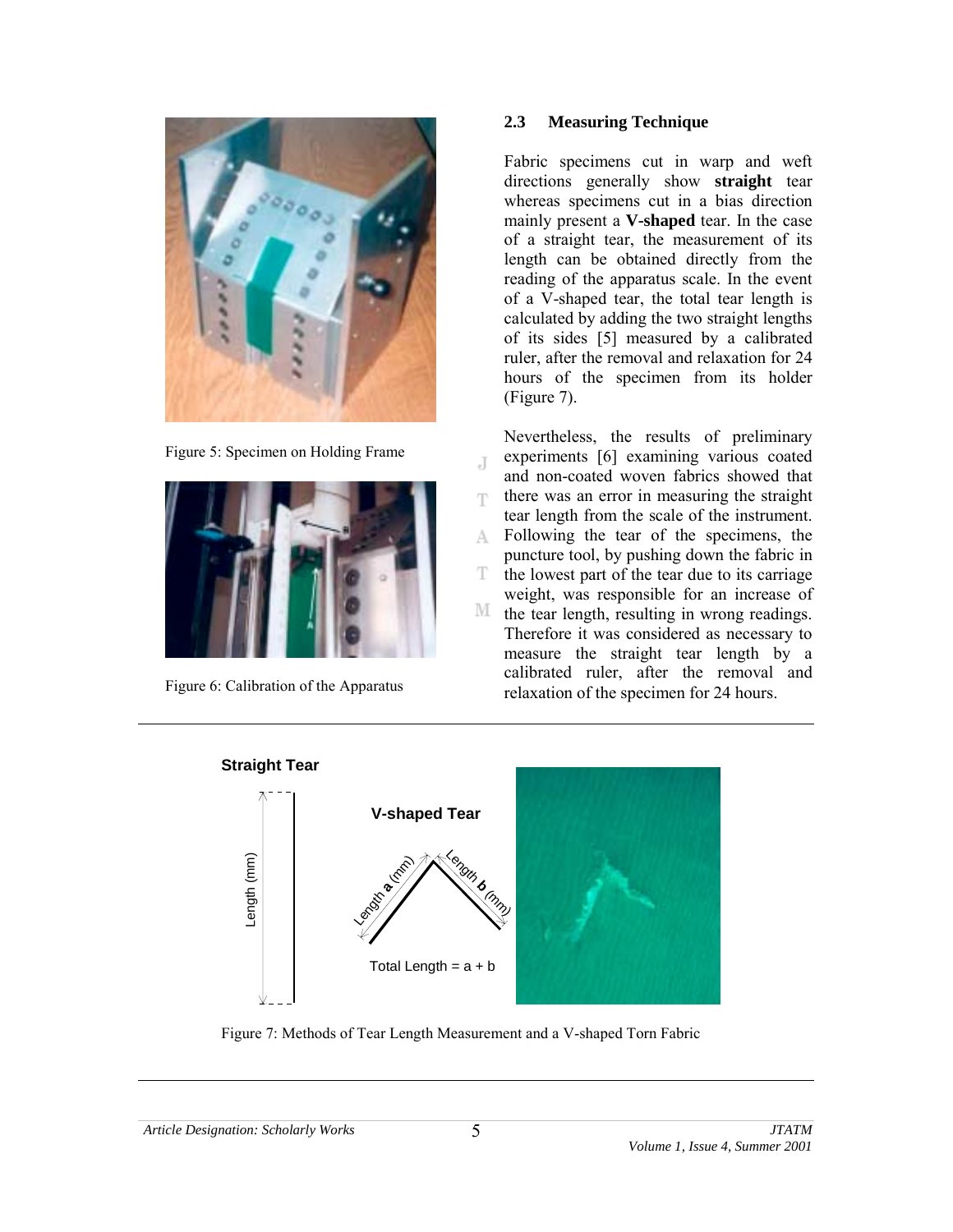#### **3. EXPERIMENTAL**

For the purpose of an experiment concerning the effect of the impact angle and the weight of the puncture tool carriage on the tear propagation, specimens (210 mm  $\times$  105 mm) of a 24-hour normally conditioned lining fabric were cut. The five (5) different impact angles (15°, 30°, 45°, 60°, 75°) of the specimen holding frame were used. The puncture tool had the shape of a knife. In the first set of experiments, the total weight of

the carriage was 202.42 g that corresponded to energy of 1.25 J. Using an extra suitable weight (42.77 g), the total mass of the carriage was 245.19 g, corresponding to energy of 1.50 J. For each of the ten (10) combinations obtained (five (5) different angles with the two (2) different carriage weights), five (5) fabric specimens cut in each of the warp, weft and a bias directions were tested. The results are shown in the Table 2 and Figure 8.

| Energy       | .25  | 1.50 | Differ.          | 1.25 | 1.50      | Differ.     | 1.25 | 1.50        | Differ. |
|--------------|------|------|------------------|------|-----------|-------------|------|-------------|---------|
| Angle        |      |      | <b>Warp-wise</b> |      | Weft-wise |             |      | <b>BIAS</b> |         |
| $15^{\circ}$ | 55.5 | 72.0 | 16.5             | 72.0 | 110.0     | <b>38.0</b> | 47.0 | 49.0        | 2.0     |
| $30^\circ$   | 52.5 | 67.0 | 14.5             | 83.0 | 103.0     | <i>20.0</i> | 55.0 | 56.5        | 1.5     |
| 45°          | 45.0 | 59.0 | 14.0             | 79.0 | 96.5      | 17.5        | 52.5 | 58.5        | 6.0     |
| $60^{\circ}$ | 46.0 | 52.0 | 6.0              | 68.5 | 78.5      | 10.0        | 47.5 | 55.5        | 8.0     |
| $75^\circ$   | 35.0 | 42.5 | 7.5              | 52.5 | 64.0      | 11.5        | 48.5 | 53.5        | 5.0     |

Table 2: Mean Values of Tear Length Measurement (mm)

M



Figure 8. The Effect of Impact Angle And Carriage Weight on the Tear Length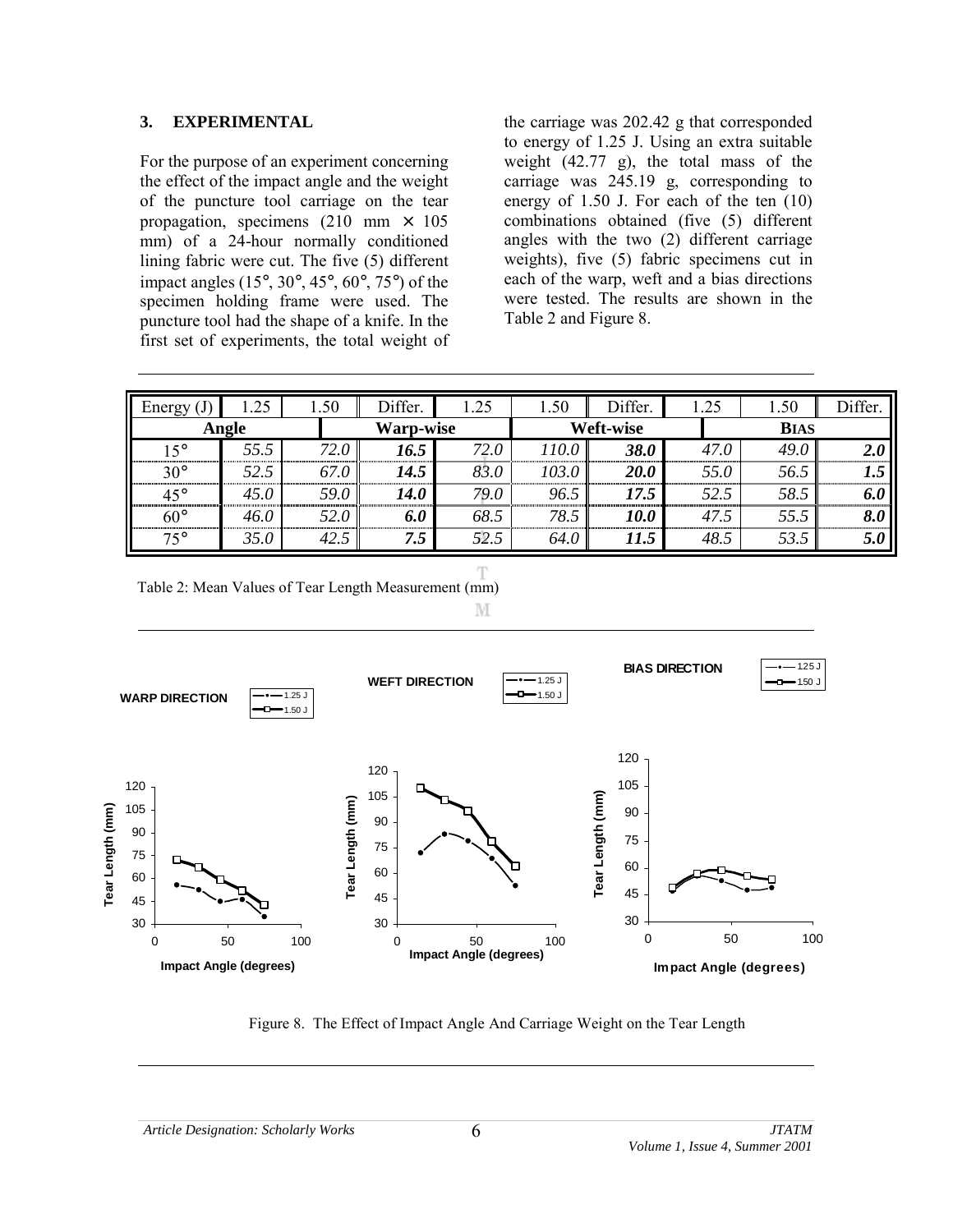### **4. DISCUSSION**

The statistical method of "Two-way" classification with replications" [7] was adopted for the assessment of the results that include the tests of significance.

For all the specimens cut along the warp, weft and bias directions, it can be seen from Table 2 that the impact angle affected significantly the tear length (tear propagation).

In fabrics cut along the warp direction, with increase of the impact angle, a reduction in the tear length was observed. Thus the smaller the impact angle the longer the tear. Furthermore, the significance of the carriage weight on the tear length can be statistically proved. An increase in tear length occurred as the weight of the carriage became heavier with the same manner as previously, i.e., the smaller the impact angle the longer the tear. On the other hand the interaction between impact angle and carriage weight was found no significant.

The significance of the carriage weight on the tear length was also proved. An increase in tear length occurred as the weight of the carriage became heavier. The tear length had an upward trend up to the impact angle of 45°, followed by a downward trend. From the statistical analysis it was found that the interaction between the impact angle and the carriage weight was significant at the level of 5% significance. Using the Least Significant Difference it was found that only in the cases of the impact angles of 45°, 60°, and 75°, the tear length was significantly longer due to the increase of the carriage weight. In particular, the greatest effect was in the case of the impact angle 60°.

## **5. CONCLUSIONS**

In the present paper, the developed COMPUTE device, used for testing the combined puncture and tear propagation of fabrics, was presented in detail.

As the fabric samples cut along the weft direction were concerned, within the first increment of the impact angle, an increase in the tear length was observed. In the next impact angle increments, the graph of the length readings followed the trend of the graph of the heavier carriage. From the statistical analyse, it was found that the interaction between the two parameters was significant at the level of 5% significance. Using the Least Significant Difference, it was found that in any increase of the impact angle, the tear length was longer due to the increase of the carriage weight, but the effect was the greatest particularly in the case of the lowest (15°) impact angle.

For the fabrics cut in a bias direction, in the  $\overline{A}$ case of light carriage weight within the first increment of the impact angle, an increase in T the tear length was observed. In the next increments of the impact angle, the graph of A. the length readings followed a diminution T trend.

М Due to the fact that the method and the device is still in the primary stage of development, an effort was made to understand mainly the parameters of the apparatus affecting the tear propagation of woven fabrics.

The effect of two device parameters, the impact angle and the puncture tool carriage weight, on the length of the tearing was investigated. It could be statistically concluded that the longer tear length occurred when the weight of the puncture tool carriage became heavier and the impact angle was small.

In the near future various fabric parameters will be investigated regarding their effect in the tearing propagation that occurs using the COMPUTE device.

## **REFERENCES**

1. Skelton, J., "Tearing behaviour of woven fabrics", in J.W.S. Hearle *et al* "Mechanics of flexible fibre